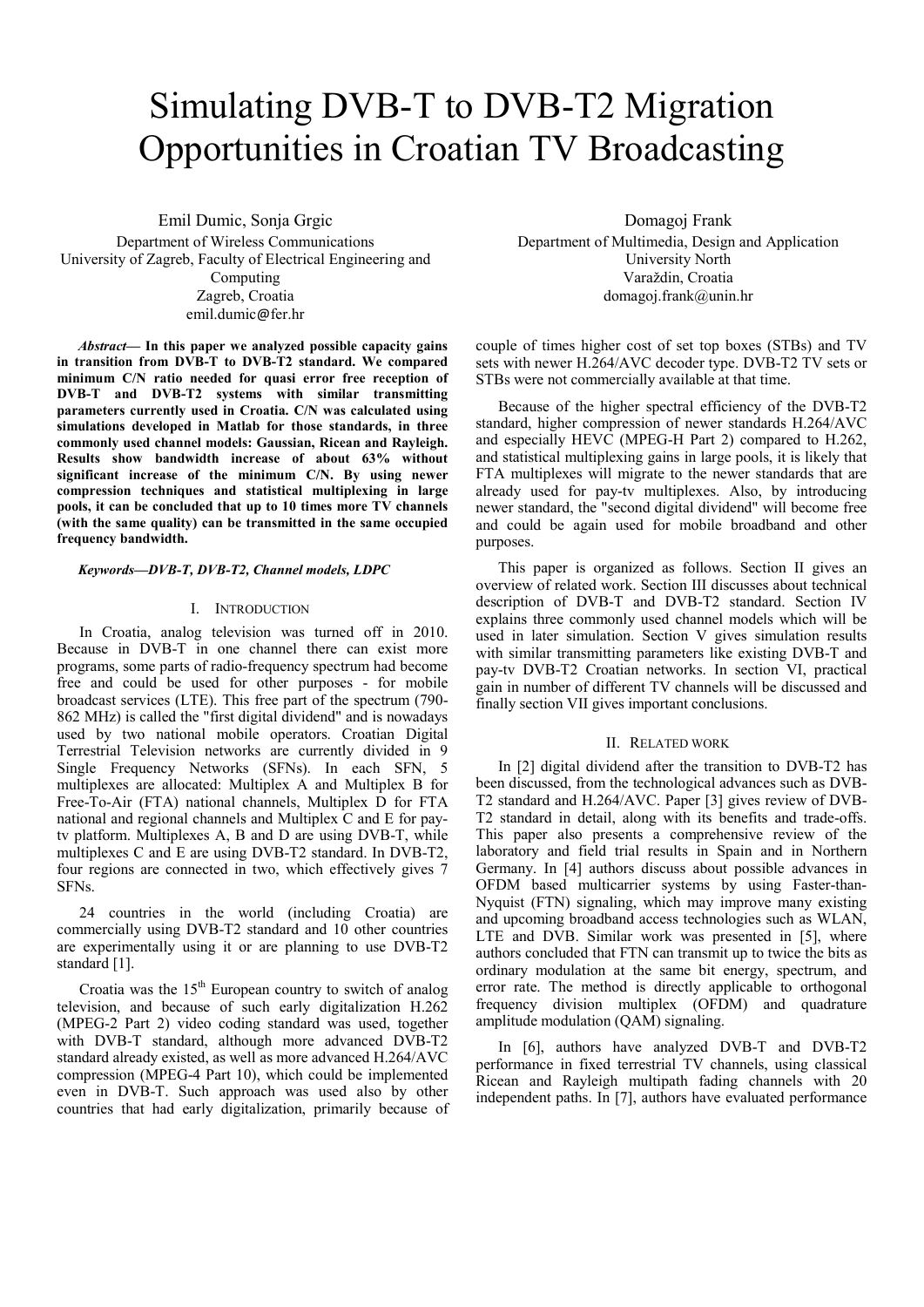of DVB-T2 in a SFN Network and compared it with DVB-T, with similar parameters as in their country (France).

# III. TECHNICAL DESCRIPTION OF DVB-T AND DVB-T2 SYSTEMS

## *A. Technical description of DVB-T system*

DVB-T transmitter shown in Fig. 1. consists of several signal processing blocks [8], [9]: Source coding and MPEG-2 multiplexing, Splitter, Multiplex adaptation and energy dispersal, External encoder (RS encoder), External interleaver (Convolutional interleaver), Internal encoder (Punctured Convolutional Code), Internal interleaver, Mapper (+ pilots and Transmission Parameter Signaling (TPS) carriers), OFDM Transmitter and Guard Interval Insertion, DAC (digital to analogue converter) and front-end. DVB-T transmitter diagram is shown on Fig. 1.

The receiving STB (Set-Top Box) adopts techniques which are dual to those used in the transmission. Its practical performance depends on hardware construction (it is not standardized like encoder).

In Croatia, DVB-T system is currently used for several national and regional television channels. Transmission parameters which are used in multiplexes A and B: 64-QAM, code rate 3/4, guard interval 1/4, H.262 video compression, 8k FFT and useful bitrate 22.4 Mbit/s. In multiplex D, depending on the region, some other transmission parameters may have been used, depending on the territory and number of regional TV channels. Later in the paper, parameters which are used in multiplexes A and B will be used for comparison with DVB-T2 standard.



Fig. 1. DVB-T transmitter block diagram

# *B. DVB-T2 system description*

Main benefit of the DVB-T2 over DVB-T is the possibility to increase the capacity in digital terrestrial television (DTT) [10], [11]. It provides a minimum increase in capacity of at least 30% in comparison to the DVB-T standard in equivalent reception conditions. Although it has been fundamentally designed for fixed reception, the DVB-T2 standard is also feasible in portable and mobile devices if appropriate set of parameters is used.

The DVB-T2 transmitter shown in Fig. 2 consists of several signal processing blocks. First novelty in the DVB-T2 standard are Low-density parity-check (LDPC) codes [12] combined with Bose-Chaudhuri-Hocquengham (BCH), used as protection against interference and noise. They offer excellent performance resulting in a very robust signal reception in various signal transmission condition, as well as spectrum capacity increase.



Fig. 2. DVB-T2 transmitter block diagram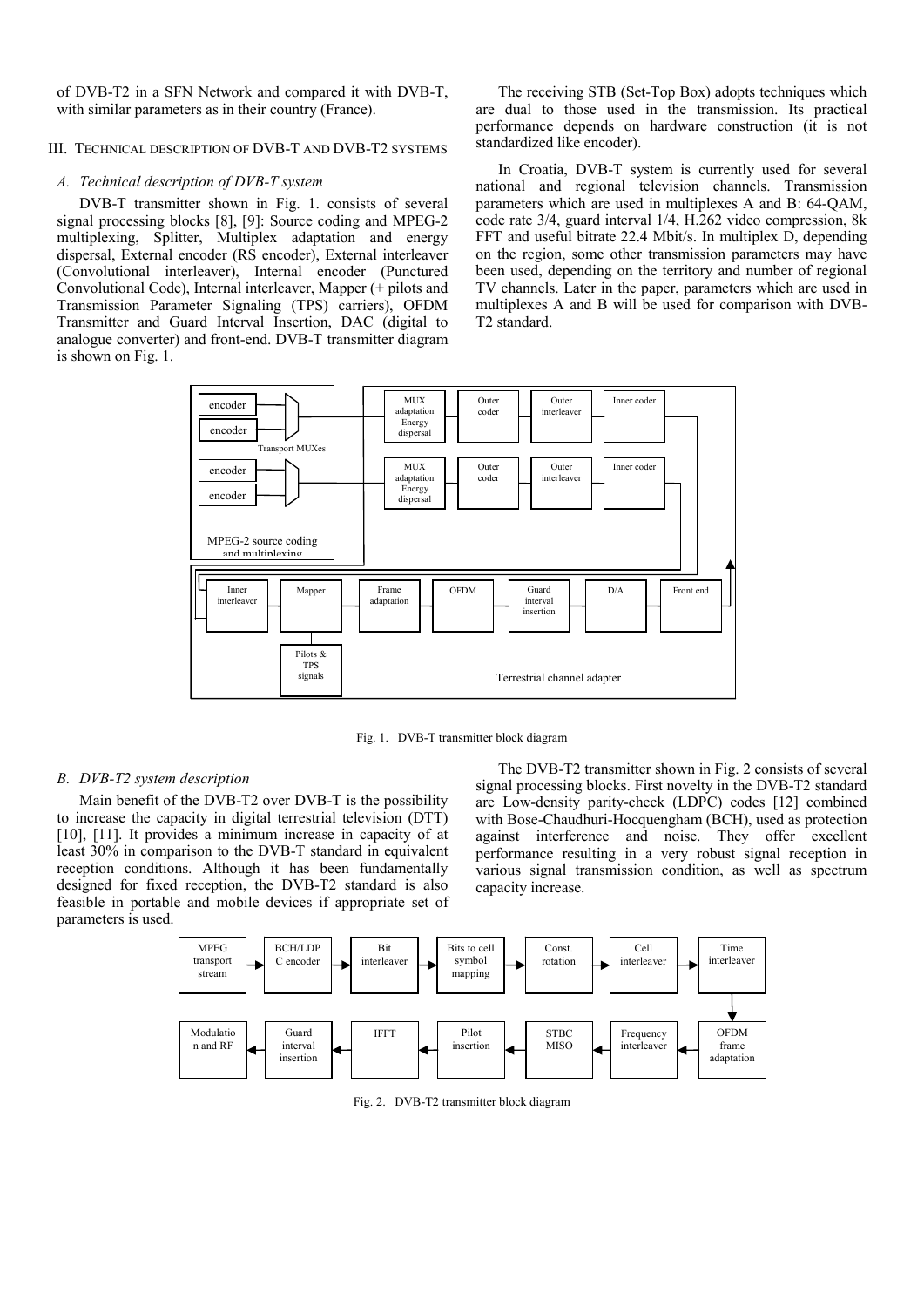Additionally, a new technique called rotated constellations resulted in improved robustness against loss of data cells. This technique is very important for achieving better performance in difficult propagation scenarios because it ensures that the loss of information from one channel component can be recovered in another channel component. It maps data on QAM axis and rotates them in the I-Q plane where I and Q components are sent at different time slots using different cells. Rotation angles have been experimentally determined to be 29°, 16.8°, 8.6° and 3.6° for QPSK, 16QAM, 64QAM and 256QAM respectively [13].

Similarly to the DVB-T, the DVB-T2 uses Coded Orthogonal Frequency Division Multiplex (COFDM), with new modulation - 256QAM. This allows higher number of bits to be carried per data cell, which increases the spectral efficiency and bitrate. The support for the 16K and 32K transmission modes allowed increase of the guard interval length without decreasing the spectral efficiency of the system, because of the longer useful OFDM symbol duration, than in 8K mode. This allows broader SFN (Single Frequency Network) networks in DVB-T2 standard. Alternatively, if guard length with the same duration is used, as in DVB-T, this results in useful capacity increase (in DVB-T2).

It is also possible to choose between normal or extended carrier modes. The extended carrier mode gives the possibility to use more carriers per symbol which results in increased data capacity, while not increasing channel bandwidth.

To compensate for changes in channels as a result of time and frequency, the DVB-T2 standard uses scattered pilot patterns. Additional flexibility in comparison with DVB-T is provided by the possibility to choose between one of eight scattered pilot patterns, depending on the selected Fast Fourier Transform (FFT) size and guard interval, in order to maximize the data payload. However, only some combinations of guard interval, FFT size and pilot patterns are possible.

Each service can have different robustness and protection level with a unique modulation mode through the use of Physical Layer Pipes (PLPs). Each PLP carries one or more logical data streams and can have different physical parameters, like coding rate or constellation. The DVB-T2 standard allows the transmission of multiple PLPs simultaneously.

Simple comparison of available modes in DVB-T and DVB-T2 specifications is shown in Tab. 1. Bolded numbers in DVB-T2 column mean that they are newly introduced in this standard.

In Croatia, parameters which are used in multiplexes C and E are: 256-QAM (rotated), code rate 2/3, guard interval 19/256, pilot pattern 4, 32k FFT (extended) with useful bitrate of 36.6 Mbit/s. Also, H.264/AVC is used as video compression, together with statistical multiplexing. In comparison with H.262, H.264/AVC is approximately twice as efficient as H.262, while maintaining same visual quality. By using statistical multiplexing, depending on the number of channels in one multiplex, gain can be up to 50% (in comparison with constant bitrate case) [14].

TABLE I. DVB-T AND DVB-T2 SYSTEM COMPARISON

|                                   | <b>DVB-T</b>                                                   | DVB-T2                                                             |  |
|-----------------------------------|----------------------------------------------------------------|--------------------------------------------------------------------|--|
| <b>FEC</b>                        | Convolutional Coding + Reed<br>Solomon 1/2, 2/3, 3/4, 5/6, 7/8 | LPDC + BCH $1/2$ , $3/5$ ,<br>$2/3$ , $3/4$ , $4/5$ , $5/6$        |  |
| <b>Modes</b>                      | OPSK, 16OAM, 64OAM                                             | OPSK, 16OAM, 64OAM,<br>256OAM                                      |  |
| Guard<br><b>Interval</b>          | $1/4$ , $1/8$ , $1/16$ , $1/32$                                | $1/4$ , $19/256$ , $1/8$ , $19/128$ ,<br>$1/16$ , $1/32$ , $1/128$ |  |
| <b>FFT</b> size                   | 2K, 8K                                                         | 1K, 2K, 4K, 8K, 16K,<br>32K                                        |  |
| <b>Scattered</b><br><b>Pilots</b> | 8% of total                                                    | $1\%$ , $2\%$ , $4\%$ , $8\%$ of total                             |  |
| Continual<br><b>Pilots</b>        | $2.6\%$ of total                                               | $0.35\%$ of total                                                  |  |

## IV. CHANNEL MODELS

We compared DVB-T and DVB-T2 systems using 3 commonly used channel models: Gaussian, Ricean and Rayleigh channel models. Gaussian channel model describes only one ray with line of sight. Ricean channel has one direct and several delayed rays, while Rayleigh doesn't have direct ray. Characteristics of Ricean and Rayleigh channels can be found in [2] and their parameters are given in Tab. 2.

When comparing DVB-T and DVB-T2 standards, we used 'ideal channel estimation', which means that pilot signals were not actually used to estimate channel frequency response. Instead, inverted characteristic of the 'known' channel was multiplied with received symbol. For lower degradations in the channel frequency response, C/N can be expected to be similar as in Gaussian channel scenario, while for higher degradations, higher C/N values will be needed for decoder. In real channel measurements, minimum C/N should be even higher [9], [11], because in that case channel frequency response is not known, but is calculated from pilot signals. In some cases, channel degradations can be too severe to be able to decode the signal, with any C/N.

TABLE II. NORMALIZED AMPLITUDE (OVERALL POWER 0 DB), PHASE AND DELAY VALUES FOR SIMULATED RICEAN AND RAYLEIGH CHANNEL

| I              | $\boldsymbol{\rho}$ i (Ricean) | $\rho$ i (Rayleigh) | $\tau_i(\mu s)$ | $\theta_i$ (rad) |
|----------------|--------------------------------|---------------------|-----------------|------------------|
| $\theta$       | 0.953462                       |                     | $\Omega$        | $\Omega$         |
| 1              | 0.016187                       | 0.053687            | 1.003019        | 4.855121         |
| $\overline{2}$ | 0.049635                       | 0.164620            | 5.422091        | 3.419109         |
| 3              | 0.114301                       | 0.379093            | 0.518650        | 5.864470         |
| $\overline{4}$ | 0.085224                       | 0.282656            | 2.751772        | 2.215894         |
| 5              | 0.072647                       | 0.240941            | 0.602895        | 3.758058         |
| 6              | 0.017358                       | 0.057568            | 1.016585        | 5.430202         |
| 7              | 0.042204                       | 0.139975            | 0.143556        | 3.952093         |
| 8              | 0.014467                       | 0.047981            | 0.153832        | 1.093586         |
| 9              | 0.051955                       | 0.172315            | 3.324866        | 5.775198         |
| 10             | 0.112561                       | 0.373324            | 1.935570        | 0.154459         |
| 11             | 0.083017                       | 0.275336            | 0.429948        | 5.928383         |
| 12             | 0.098485                       | 0.326639            | 3.228872        | 3.053023         |
| 13             | 0.073805                       | 0.244784            | 0.848831        | 0.628578         |
| 14             | 0.063414                       | 0.210321            | 0.073883        | 2.128544         |
| 15             | 0.048003                       | 0.159207            | 0.203952        | 1.099463         |
| 16             | 0.042031                       | 0.139401            | 0.194207        | 3.462951         |
| 17             | 0.067413                       | 0.223585            | 0.924450        | 3.664773         |
| 18             | 0.032729                       | 0.108549            | 1.381320        | 2.833799         |
| 19             | 0.062084                       | 0.205908            | 0.640512        | 3.334290         |
| 20             | 0.072913                       | 0.241824            | 1.368671        | 0.393889         |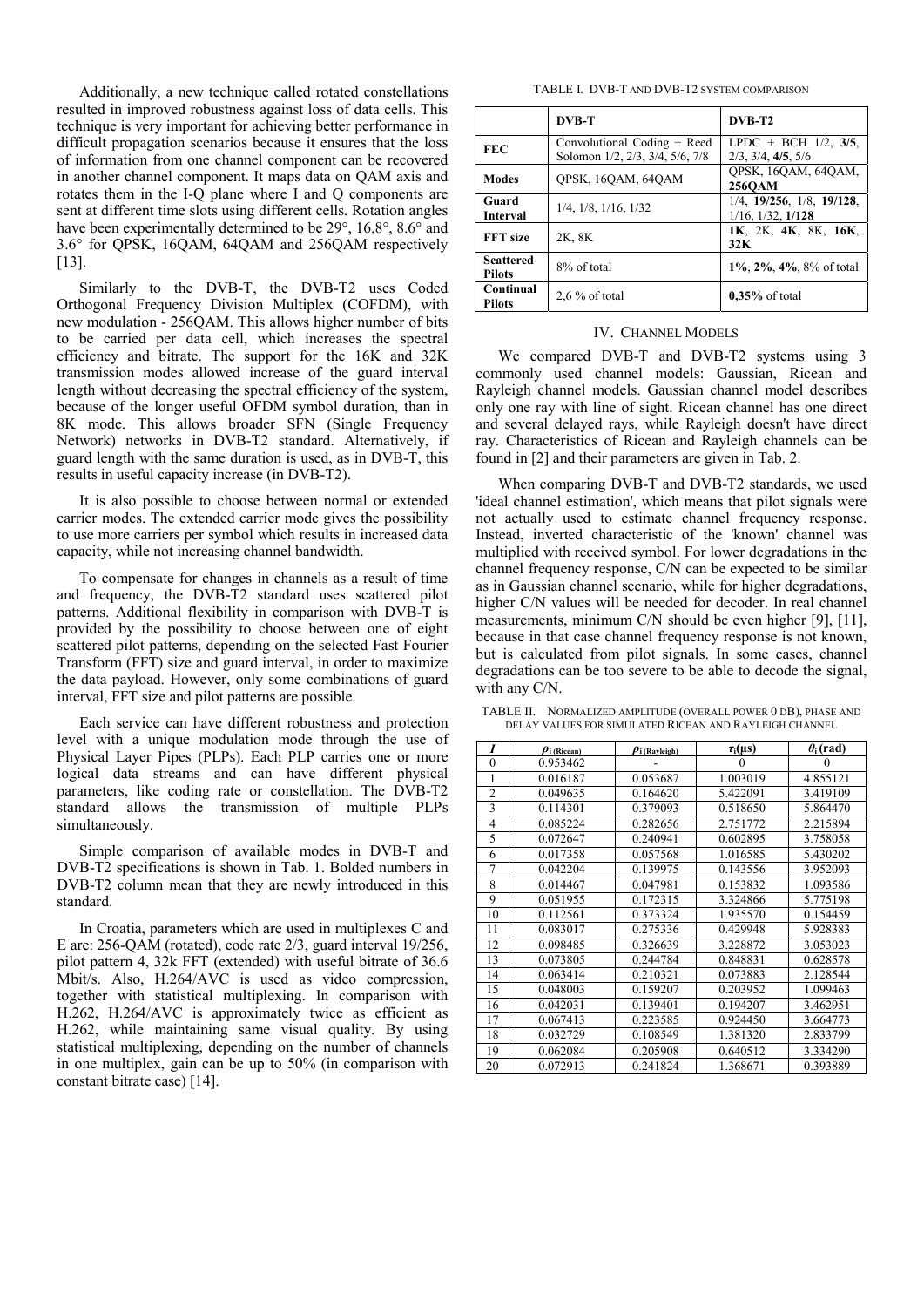# V. SIMULATION RESULTS

Practical example of useful bitrate increase between DVB-T and DVB-T2 system is shown on Fig. 3. Parameters that were used in simulations:

- DVB-T: 64QAM, guard interval 1/4, FFT mode 8k; code rates: 1/2, 2/3, 3/4, 5/6 and 7/8
- DVB-T2: 256QAM (rotated), guard interval 19/256, FFT mode 32k extended, Pilot Pattern 4; code rates: 1/2, 3/5, 2/3, 3/4, 4/5, 5/6; other parameters are the same as in verification and validation (V&V) reference model VV004-8KFFT [15]

Simulated channel types were, as described earlier, Gaussian, Ricean and Rayleigh. For DVB-T C/N (Carrier to Noise) ratio, results were obtained from [9] (simulation was implemented in Matlab, Simulink) for Gauss and Rice, while for Rayleigh channel minimum C/N was taken from [2]. For DVB-T2, C/N was calculated using publicly available DVB-T2 Common Simulation Platform (CSP) simulator version 030202 [16], also implemented in Matlab. C/N values represent minimum values to obtain quasi error free reception, which means BER (Bit Error Rate)  $\langle 2*10^{-4}$  after internal decoder in DVB-T and BER $\leq 10^{-7}$  after internal decoder in DVB-T2.

It should be noted that guard interval is set to 1/4 in DVB-T system, 8k mode, in Croatia, which equals to 1/16 in DVB-T2, 32k mode, because of the 4 times longer useful OFDM symbol duration in 32k mode. However, 19/256 mode is used in DVB-T2 in Croatia so we compared those values (guard interval 19/256 gives just slightly lower useful bitrate, comparing to 1/16). C/N ratio factor can change somewhat if other simulators would be used, or in real channel measurements. It can be found however that similar C/N values (for our used parameters) are in [2] for DVB-T and [17] for DVB-T2 system. On Figure 3, beside overall results, specific parameters which are used in Croatia for DVB-T (multiplexes A and B) and DVB-T2 (multiplexes C and E) are shown with horizontal lines. It can be seen that, for relatively similar C/N, gain in useful bitrate is about 63% for DVB-T2, comparing to DVB-T (22.4 Mbit/s in DVB-T versus 36.6 Mbit/s in DVB-T2).



Fig. 3. Simulation results for DVB-T2 and DVB-T system with similar parameters

## VI. DISCUSSION OF THE RESULTS

With the same parameters used as in Croatian DVB-T (case with code rate 3/4) and DVB-T2 (case with code rate 2/3), when comparing Gaussian channel, minimum C/N was 17.2 dB for DVB-T standard, while in DVB-T2 it was 18.1 dB. When comparing Ricean channel type, minimum C/N was 18.7 dB in DVB-T versus 18.6 dB in DVB-T2. In Rayleigh channel type, minimum C/N was 23 dB in DVB-T, versus 20.7 dB in DVB-T2. This means that for scenarios with no line of sight path, it could be expected to obtain even better results in DVB-T2 system, than in DVB-T in similar receiving conditions.

With statistical multiplexing and H.264/AVC video compression, it can be concluded that up to 5 times more TV programs could be transmitted in one DVB-T2 multiplex than in DVB-T/H.262 multiplex in Croatia. HEVC compression standard is still in the development phase, but can be expected to be widely commercially available in a few years. It would further increase the density to up to 10 times more TV programs than in current DVB-T/H.262 multiplex. It is expected that HEVC compression could double the data compression ratio compared to H.264/MPEG-4 AVC at the same level of video quality. Alternatively, HD and 3D channels could be implemented, or some frequency spectrum could be used for "second digital dividend" (e.g. for LTE).